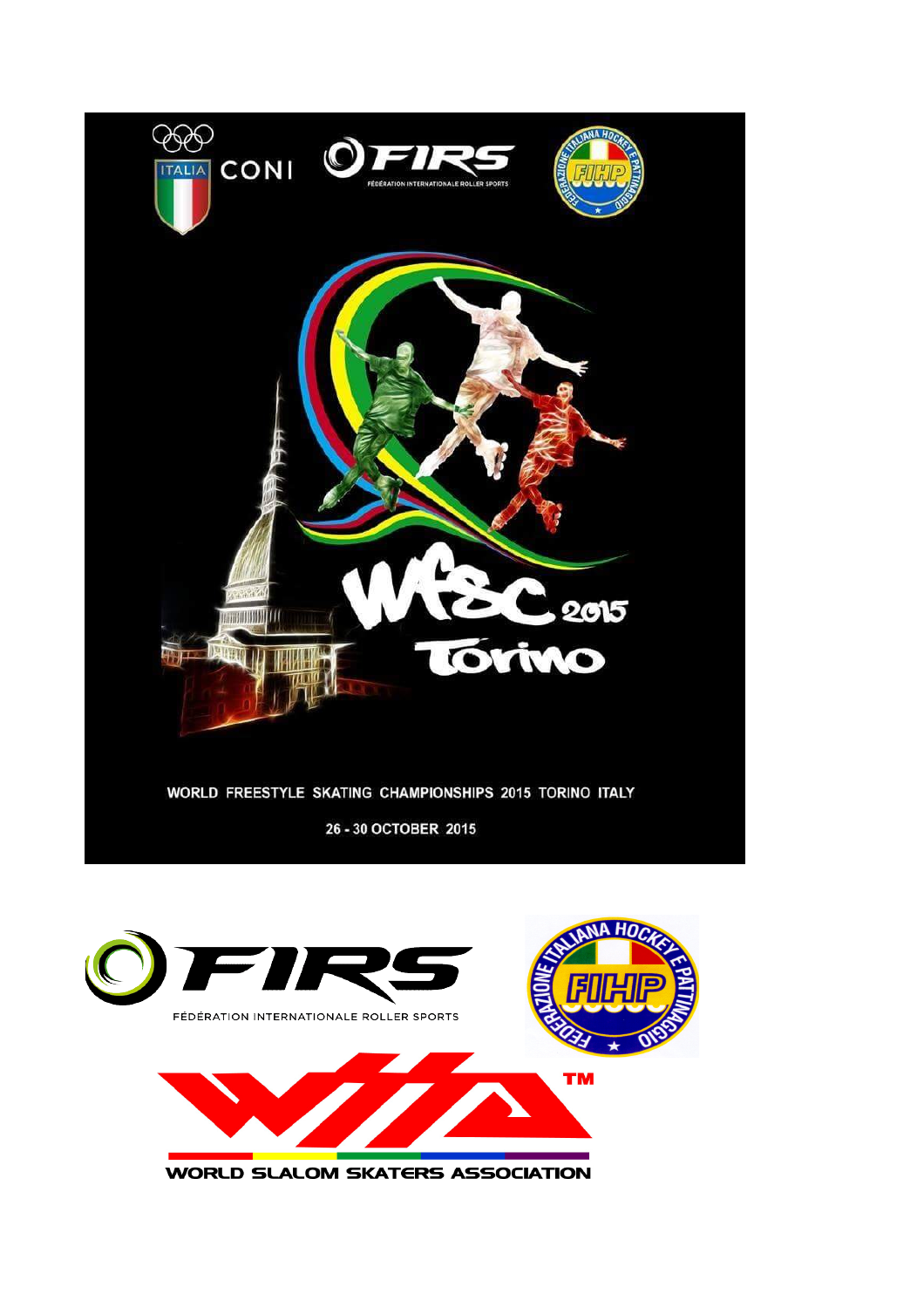## World Freestyle Skating Championships 2015 Torino, Italy, 26-30 October 2015

| <b>Final Ranking Battle Junior Men</b> |                         |                                    |                |  |
|----------------------------------------|-------------------------|------------------------------------|----------------|--|
| <b>Rank</b>                            | ID                      | <b>Name</b>                        | <b>Country</b> |  |
| 1                                      | 10411000817 Zhang Hao   |                                    | <b>CHN</b>     |  |
| $\mathbf{2}$                           |                         | 10911303844 Degli Agostini Valerio | <b>ITA</b>     |  |
| 3                                      |                         | 10671101529 Ménard Nathan          | <b>FRA</b>     |  |
| 4                                      |                         | 10931000649 Shibagaki Masayoshi    | <b>JPN</b>     |  |
| 5                                      |                         | 10671101533 Nicolao Ambroise       | <b>FRA</b>     |  |
| 6                                      |                         | 10911303843 Degli Agostini Lorenzo | <b>ITA</b>     |  |
| 7                                      |                         | 11511102193 Velikanov Gleb         | <b>RUS</b>     |  |
| 8                                      |                         | 10271404625 Santos Maxwell         | <b>BRA</b>     |  |
| 9                                      |                         | 11811102233 Aroongomez Anupunt     | <b>THA</b>     |  |
| 9                                      |                         | 10911303847 Ferrari Roberto        | <b>ITA</b>     |  |
| 9                                      |                         | 10911303853 Lissoni Alessandro     | <b>ITA</b>     |  |
| 9                                      | 10821202632 Lo Ng Shuen |                                    | <b>HKG</b>     |  |
| 13                                     | 10671202420 Rayer Yohan |                                    | <b>FRA</b>     |  |
| 13                                     |                         | 10671303383 Rutard Marius          | <b>FRA</b>     |  |
| 13                                     |                         | 10821000111 Chan Man Fung Anson    | <b>HKG</b>     |  |
| 13                                     |                         | 10191202422 Van Overloop Hannes    | <b>BEL</b>     |  |
| 13                                     |                         | 10521102189 Miketa Ondrej          | <b>CZE</b>     |  |
| 13                                     |                         | 10981000364 Kim Jun Kyeom          | <b>KOR</b>     |  |
| 19                                     |                         | 10931000650 Shibagaki Taiki        | <b>JPN</b>     |  |
| 19                                     |                         | 10821000419 Lee Chak Him           | <b>HKG</b>     |  |
| 19                                     | 11911506466 Peters Leon |                                    | <b>GBR</b>     |  |

| <b>1/6 Finals</b> |                         |                                    |            |                         |  |
|-------------------|-------------------------|------------------------------------|------------|-------------------------|--|
| G <sub>1</sub>    |                         |                                    |            |                         |  |
| 1                 | 10411000817 Zhang Hao   |                                    | <b>CHN</b> | $\mathbf{1}$            |  |
| 12                | 10671202420 Rayer Yohan |                                    | <b>FRA</b> | 3                       |  |
| 13                |                         | 10911303847 Ferrari Roberto        | <b>ITA</b> | $\overline{\mathbf{2}}$ |  |
| 24                | XXX.                    | XXX                                | XXX        | <b>XXX</b>              |  |
| G <sub>2</sub>    |                         |                                    |            |                         |  |
| 5                 |                         | 10911303844 Degli Agostini Valerio | <b>ITA</b> | 1                       |  |
| 8                 |                         | 10671303383 Rutard Marius          | <b>FRA</b> | 3                       |  |
| 17                |                         | 10931000649 Shibagaki Masayoshi    | <b>JPN</b> | $\overline{\mathbf{2}}$ |  |
| 20                |                         | 10931000650 Shibagaki Taiki        | <b>JPN</b> | $\overline{a}$          |  |
| G <sub>3</sub>    |                         |                                    |            |                         |  |
| 4                 |                         | 10821000111 Chan Man Fung Anson    | <b>HKG</b> | 3                       |  |
| 9                 |                         | 10821000419 Lee Chak Him           | <b>HKG</b> | 4                       |  |
| 16                |                         | 10271404625 Santos Maxwell         | <b>BRA</b> |                         |  |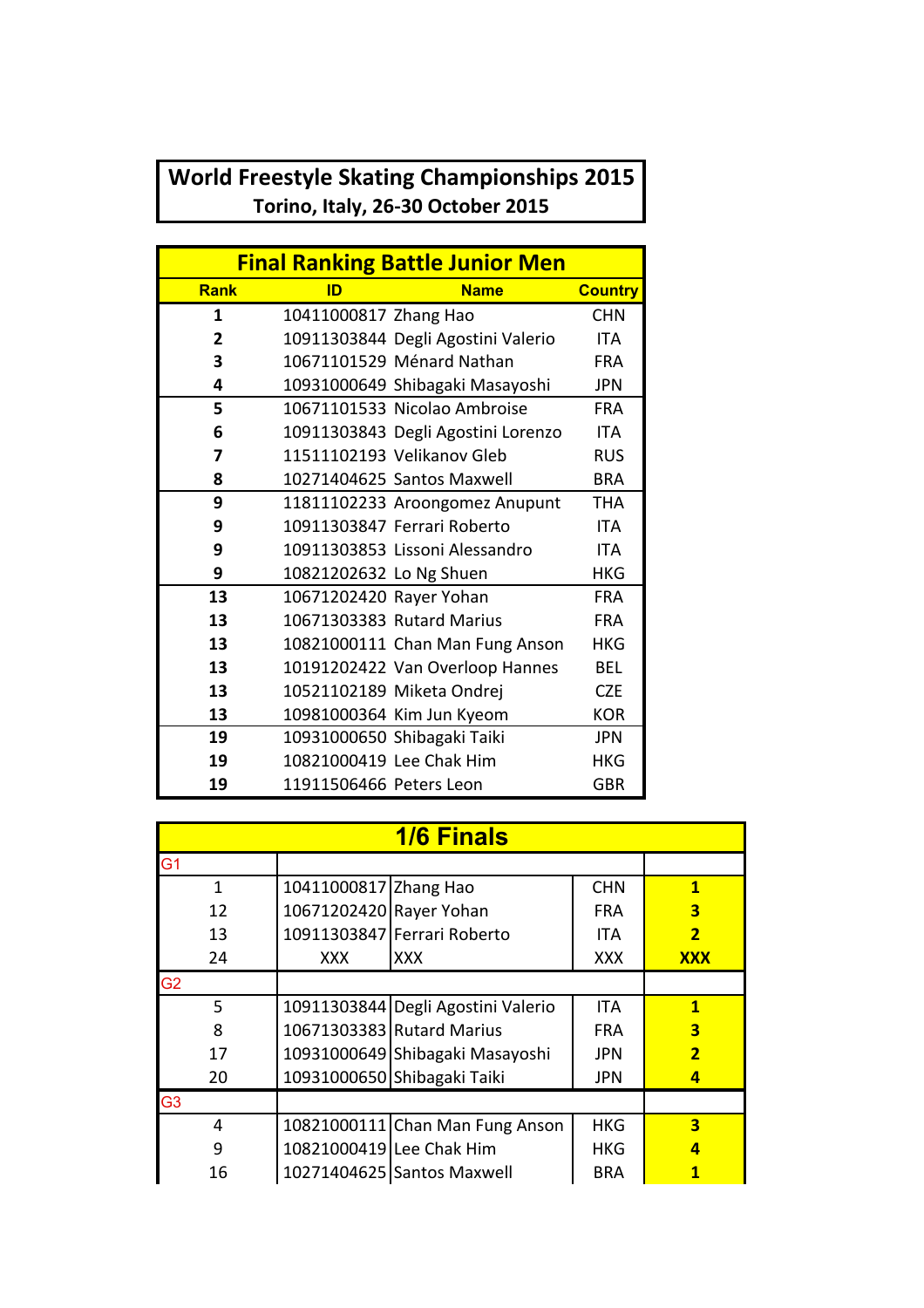| 21                    | 11811102233 Aroongomez Anupunt     | <b>THA</b> | $\overline{2}$          |  |
|-----------------------|------------------------------------|------------|-------------------------|--|
| G <sub>4</sub>        |                                    |            |                         |  |
| 3                     | 10671101529 Ménard Nathan          | <b>FRA</b> | $\mathbf{1}$            |  |
| 10                    | 10911303843 Degli Agostini Lorenzo | <b>ITA</b> | $\overline{2}$          |  |
| 15                    | 10191202422 Van Overloop Hannes    | <b>BEL</b> | $\overline{\mathbf{3}}$ |  |
| 22                    | <b>XXX</b><br><b>XXX</b>           | <b>XXX</b> | <b>XXX</b>              |  |
| G <sub>5</sub>        |                                    |            |                         |  |
| 6                     | 11511102193 Velikanov Gleb         | <b>RUS</b> | $\overline{2}$          |  |
| 7                     | 10671101533 Nicolao Ambroise       | <b>FRA</b> | $\mathbf{1}$            |  |
| 18                    | 11911506466 Peters Leon            | <b>GBR</b> | 4                       |  |
| 19                    | 10521102189 Miketa Ondrej          | <b>CZE</b> | $\overline{\mathbf{3}}$ |  |
| G <sub>6</sub>        |                                    |            |                         |  |
| $\overline{2}$        | 10821202632 Lo Ng Shuen            | <b>HKG</b> | $\mathbf{1}$            |  |
| 11                    | 10911303853 Lissoni Alessandro     | <b>ITA</b> | $\overline{2}$          |  |
| 14                    | 10981000364 Kim Jun Kyeom          | <b>KOR</b> | $\overline{\mathbf{3}}$ |  |
| 23                    | <b>XXX</b><br><b>XXX</b>           | <b>XXX</b> | <b>XXX</b>              |  |
| <b>Quarter Finals</b> |                                    |            |                         |  |
| QF <sub>1</sub>       |                                    |            |                         |  |
| G1#1                  | 10411000817 Zhang Hao              | <b>CHN</b> | $\mathbf{1}$            |  |
| G2#2                  | 10931000649 Shibagaki Masayoshi    | <b>JPN</b> | $\overline{2}$          |  |
| G3 #2                 | 11811102233 Aroongomez Anupunt     | <b>THA</b> | $\overline{\mathbf{3}}$ |  |
| QF <sub>2</sub>       |                                    |            |                         |  |
| G1#2                  | 10911303847 Ferrari Roberto        | <b>ITA</b> | $\overline{\mathbf{3}}$ |  |
| G3 #1                 | 10271404625 Santos Maxwell         | <b>BRA</b> | $\overline{2}$          |  |
| G2#1                  | 10911303844 Degli Agostini Valerio | ITA        | $\overline{\mathbf{1}}$ |  |
| QF <sub>3</sub>       |                                    |            |                         |  |
| G4 #1                 | 10671101529 Ménard Nathan          | <b>FRA</b> | $\overline{1}$          |  |
| G5 #1                 | 10671101533 Nicolao Ambroise       | <b>FRA</b> | $\overline{\mathbf{2}}$ |  |
| G6 #2                 | 10911303853 Lissoni Alessandro     | <b>ITA</b> | 3                       |  |
| QF4                   |                                    |            |                         |  |
| G6 #1                 | 10821202632 Lo Ng Shuen            | <b>HKG</b> | 3                       |  |
| G5 #2                 | 11511102193 Velikanov Gleb         | <b>RUS</b> | $\overline{2}$          |  |
| G4 #2                 | 10911303843 Degli Agostini Lorenzo | <b>ITA</b> | $\overline{\mathbf{1}}$ |  |
| <b>Semi Finals</b>    |                                    |            |                         |  |
| SF <sub>1</sub>       |                                    |            |                         |  |
| QF1 #1                | 10411000817 Zhang Hao              | <b>CHN</b> | $\mathbf{1}$            |  |
| QF2 #1                | 10911303844 Degli Agostini Valerio | <b>ITA</b> | $\overline{2}$          |  |
| QF3 #2                | 10671101533 Nicolao Ambroise       | <b>FRA</b> | $\overline{\mathbf{3}}$ |  |
| QF4 #2                | 11511102193 Velikanov Gleb         | <b>RUS</b> | $\overline{4}$          |  |
| SF <sub>2</sub>       |                                    |            |                         |  |
| QF1 #2                | 10931000649 Shibagaki Masayoshi    | <b>JPN</b> | $\overline{2}$          |  |
| QF2 #2                | 10271404625 Santos Maxwell         | <b>BRA</b> | 4                       |  |
| QF3 #1                | 10671101529 Ménard Nathan          | <b>FRA</b> | $\mathbf{1}$            |  |
| QF4 #1                | 10911303843 Degli Agostini Lorenzo | ITA        | $\overline{\mathbf{3}}$ |  |